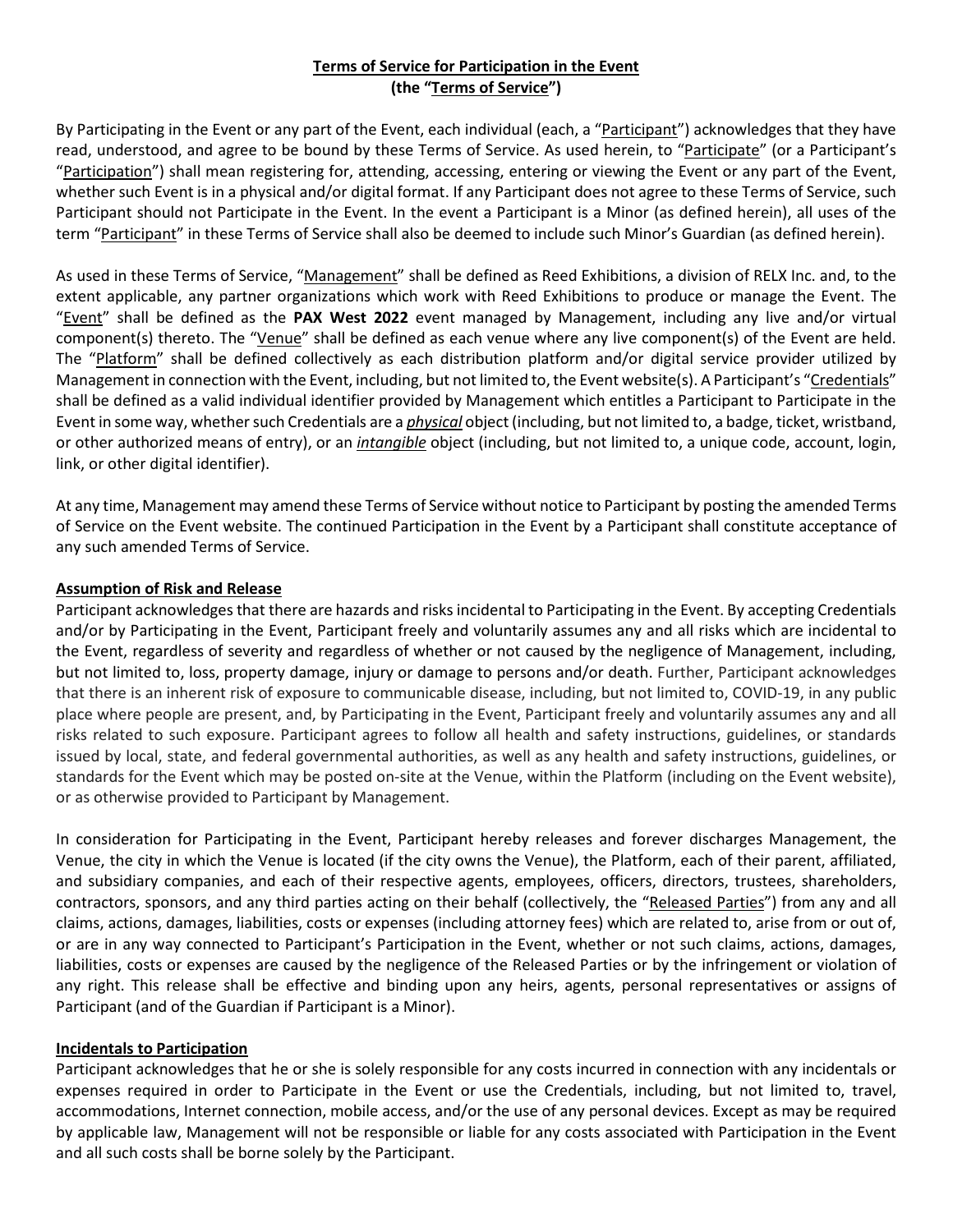If physical Credentials are shipped to Participant, the title to such Credentials passes to Participant upon delivery of the Credentials from Management to the shipping company. To the extent such shipment of Credentials results in any duty or custom charges, Participant shall be solely responsible for such payment.

#### **Access to the Event**

Except as may be required by applicable law, Participant is solely responsible for ensuring that Participant is able to Participate in the Event, including, but not limited to, any requirements that Management specifies or makes available on the Event website, at the Venue or within the Platform. Management is not responsible for any technical difficulties arising as a result of Participant's use of their own technology in connection with the Event.

### **Personal Property**

Upon entry to any portions of the Event held in the Venue, all participants, their bags and other personal property may be subject to screening or security checks. Management expressly reserves the right to prohibit any personal property from entry into the Venue.

**All personal property brought to the Event is done so at Participant's own risk and Participant is responsible for safeguarding such property at all times.** Participant hereby acknowledges and agrees that Management is not responsible for, and shall have no liability resulting from, any loss or damage to any personal property belonging to Participant, including, but not limited to, loss or damage resulting from fire, storms, acts of God, air conditioning or heating failure, theft, pilferage, bomb threats, roof leaks, other attendees participating in the Event or other causes, to the extent consistent with applicable law.

No personal property may be left unattended while in or around the Venue. Management will handle unattended property however Management deems appropriate in its sole and absolute discretion. Any personal property which is left within the Venue upon the conclusion of the Event shall be considered abandoned and handled by Management accordingly.

#### **Use of Credentials**

All Credentials are a revocable license to Participate in the Event and Management reserves the right to revoke such license at any time in Management's sole reasonable discretion. Credentials may only be used by the same individual Participant for all days of the Event. If Participant is on-site at the Venue, Participant must carry their Credentials with them at all times.

# **Loss of Credentials**

Any Credentials which are purchased by, or otherwise made available to, Participant must be protected and safeguarded at all times. Participant hereby acknowledges and agrees that Management is not responsible for, and shall have no liability resulting from, any loss or damage to any Credentials.

# **Resale of Credentials**

**Once purchased, Event Credentials are non-refundable and non-transferable and cannot be reproduced or resold. Any Participant who intends to travel to the Event from out-of-state or from out-of-country purchases Event Credentials at their own risk. In the event travel restrictions prevent such Participant from attending the Event, there will be no refunds. No resale of Credentials shall be permitted, except with the prior written approval from Management.** Credentials are immediately rendered void if altered in any way. The unauthorized resale of Credentials (including, but not limited to, "scalping"), the attempted unauthorized resale of Credentials, the unauthorized assignment of Credentials, the creation of counterfeit Credentials, or the unauthorized transfer of any Credentials to a third party are strictly prohibited and constitute an immediate forfeiture of Participant's Credentials without compensation from Management.

# **Removal from the Event**

Management expressly reserves its rights to deny admission or entry, to remove, ban, or eject a Participant, or to revoke or terminate any Participant's Credentials or access to any part of the Event, without refund, liability or compensation, as a result of: (1) failure to comply with these Terms of Service; (2) any illegal, unsafe, offensive or threatened behavior which Management could reasonably consider to be disruptive of the Event; or (3) circumstances which Management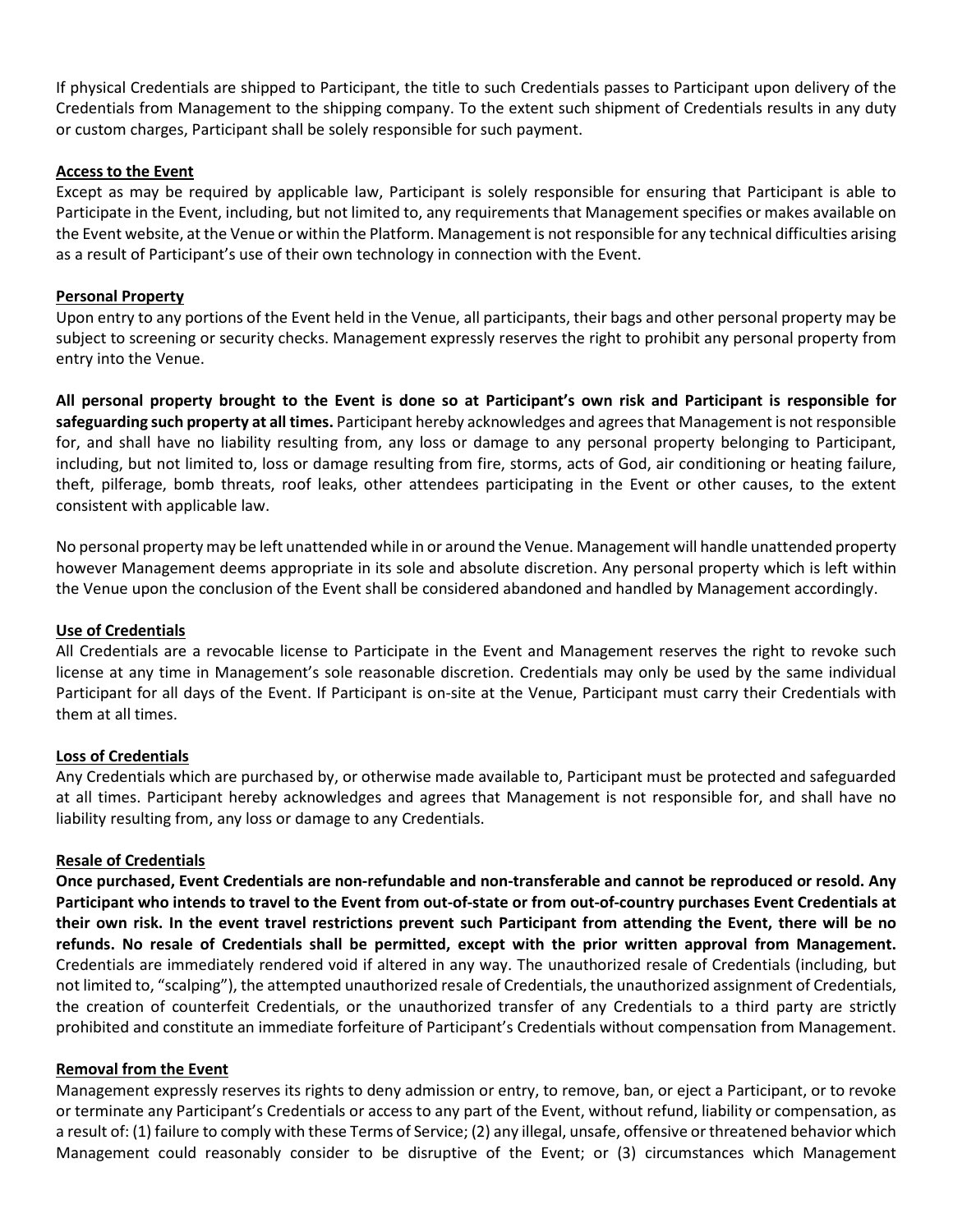determines impact the safety, security, or order of the Event, each in Management's sole and absolute discretion. **Any such determination by Management shall be final.**

### **Proper Attire**

At all times in connection with the Event, Participant will wear proper attire, including shoes and shirts. Management reserves the right to deny access or remove from the Event any participant wearing inappropriate attire or attire that could detract from the Event overall, in Management's sole and absolute discretion.

### **Restrictions on Eligible Participants**

If Event registration is not open to the general public, then the Event is deemed to be for industry professionals only. Please refer to the Event website for the full guidelines regarding the Event admissions policy. At any time, in its sole reasonable discretion, and except as otherwise prohibited by applicable law, Management may request that any Participant provide documentation relating to verification of their identification, age, industry credentials or certifications, whether or not described in these Terms of Service. Management reserves the right to deny entry, ban, or remove any Participant from further Participation in the Event if such Participant fails to provide the requested documentation or if such documentation is deemed insufficient by Management in its sole and absolute discretion.

### **Minors**

A "Minor" shall be defined as any individual who is under eighteen (18) years of age or has not reached the age of majority as defined by such individual's jurisdiction of residence. In order to Participate in the Event, including, but not limited to, admission into the Venue and access to the Platform, all Minors who are six (6) years of age or older will need their own Credentials. In order to Participate in the Event in any way, a Minor must obtain the permission of their parent or legal guardian (the "Guardian") prior to any Participation, including, but not limited to, sending any information to Management, entering any sweepstakes or contests in connection with the Event, posting any information on the Event websites or Platform, or purchasing any Credentials or other goods or services related to the Event. The use of Credentials by a Minor or any Participation in the Event by a Minor is a representation and confirmation that such Minor has obtained the consent of their Guardian. Management recommends all Minors Participate in the Event with their Guardian; provided however, that Minors under the age of thirteen (13) **MUST** Participate in the Event with a Guardian, and if such Minor attends a live component of the Event they must be accompanied by a Guardian at all times in and around the Venue. **NOTE**: It is a Guardian's sole responsibility to check the suitability of the Event for any Minors in such Guardian's care, regardless of any official age restrictions which may be described in these Terms of Service.

# **Event Features**

The Event's operating hours, schedules, floor plans, exhibitors, vendors, guests, and speakers are subject to change or cancellation without notice to Participants. All Event Features (as defined herein) are subject to availability and access is not guaranteed for all Participants. The "Event Features" shall be defined as any panels, special events, education sessions, classes, autographing sessions, photo ops, performances, screenings, webinars, networking events, or other activities held by Management (whether in-person or virtually) as part of the Event.

Access to certain Event Features may require an additional separately priced fee and/or will only be available to designated participants or types of Credentials. To the extent an Event Feature occurs at a specific time and for a specific set of participants, each authorized participant will only be permitted access to such Event Feature during the specific time determined by Management. Management reserves all rights to deny entry, ban, or remove any unauthorized participants from any such Event Feature.

Participant is solely responsible for Participating in the Event in a timely manner and for observing any specific times or time limits provided to Participant by Management. In the event Participant fails to Participate in any part of the Event at a specific time and Participant is subsequently unable to Participate in such part of the Event, Management shall have no obligation to provide a full or partial refund. Management is not responsible for delays and/or wait times in connection with any Event Features or with the Event itself. Management may reasonably change the time of an Event Feature in order to accommodate unexpected events, other Event Features being delayed, or ending earlier than expected or later than expected.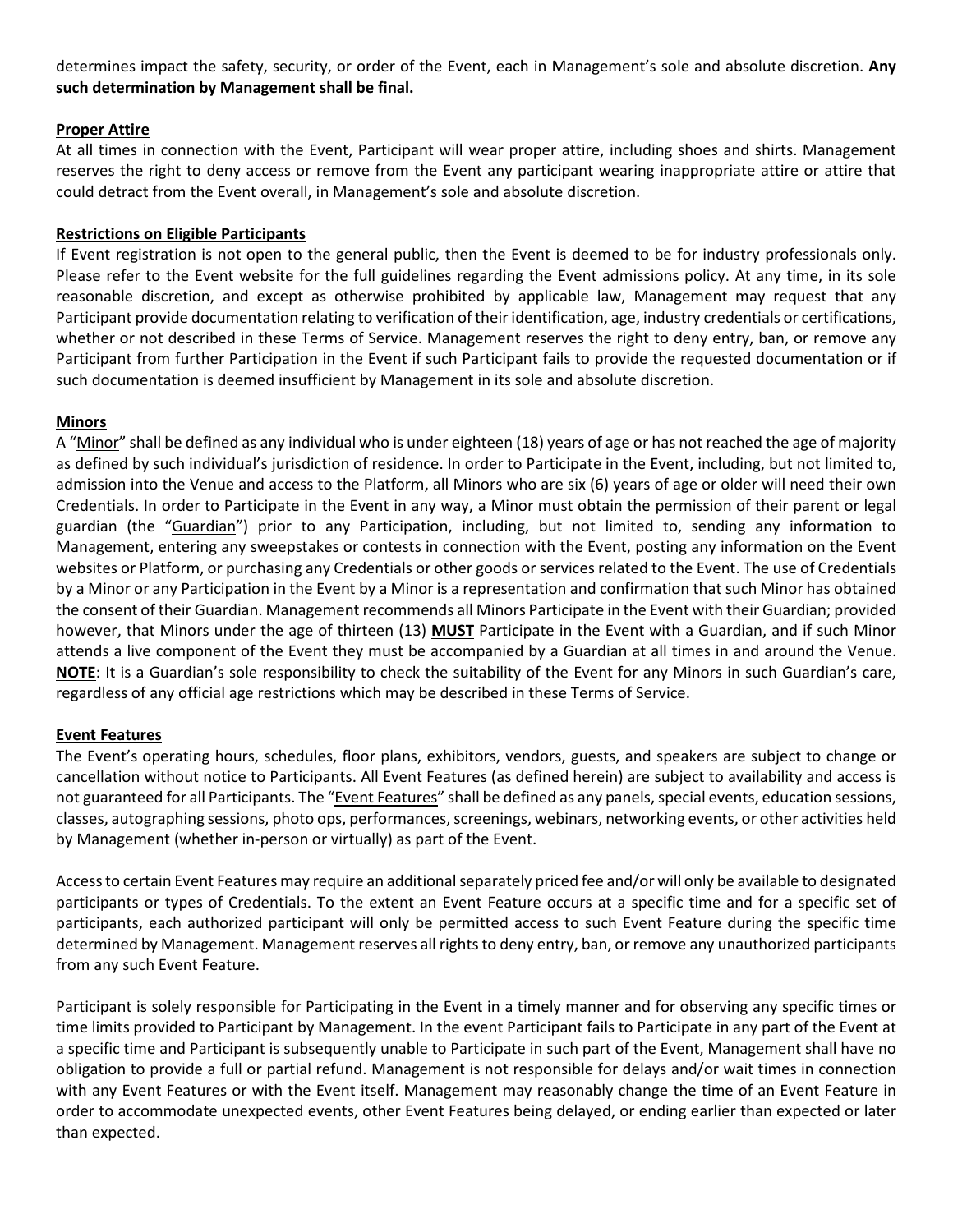### **Cancellation Policy**

Management reserves the right to cancel or postpone the Event, or any part of the Event, on limited or no notice in Management's sole discretion. In the event of a cancellation or postponement of the Event, Management shall not be responsible or liable for any costs, damages, fees, expenses or other compensation associated with the Event.

### **Intellectual Property Rights**

## **A. Release of Likeness**

For good and valuable consideration, and in exchange for the opportunity to Participate in the Event, Participant hereby authorizes, permits, and grants to Management, its parents, affiliates, sublicensees, designees, agents and assignees (including, without limitation, any sponsors, exhibitors or contractorsto the Event), and each of their respective assignees, sublicensees and successors (collectively, the "Management Parties"), the royalty-free, absolute and irrevocable right and license to (i) record, photograph, and/or film the likeness, voice, appearance and/or image of such Participant while Participating in the Event (collectively, the "Likeness"); and (ii) publish, reproduce, portray, distribute and/or otherwise use the Likeness in all media formats (whether now known or hereafter existing), worldwide, solely in connection with the distribution, promotion and publicity of both the Event (including future editions thereof) and Management's general business, services or products.

### **B. Release of Participant Content**

From time to time, certain parts of the Event may allow Participants to submit, share, post, create, or otherwise distribute (collectively, "Distribute" or "Distributing") content, which may include, but is not limited to messages, text, sound, images, videos, data or other materials originating with Participant (collectively, the "Participant Content"). For good and valuable consideration, and in exchange for the opportunity to Participate in the Event, Participant acknowledges that by Distributing any Participant Content as part of the Event, whether to Management directly, to the Management Parties, on the Platform or at the Venue generally, Participant thereby authorizes, permits, and grants to the Management Parties a royalty-free, irrevocable, non-exclusive, sublicensable, assignable, unrestricted right and license to publish, reproduce, portray, modify, adapt, transmit, distribute, create derivative works from, and/or otherwise use the Participant Content in all media formats (whether now known or hereafter existing), worldwide, solely in connection with the distribution, promotion and publicity of both the Event (including future editions thereof) and Management's general business, services or products.

**Please note that any Participant Content is Distributed solely at Participant's own risk.** To the furthest extent permitted by applicable law, Participant hereby agrees that Management shall not be liable for any unauthorized copying, use, disclosure or distribution of any Participant Content by third parties and Participant releases and forever waives any claims against Management for any such unauthorized copying or usage of the Participant Content under any theory. To the fullest extent permitted by applicable law, Management reserves the right to remove, discard, screen or edit any Participant Content at any time without notice to Participant in Management's sole discretion and without any liability to Participant whatsoever. While Management has no obligation to monitor any Participant Content, Management reserves the right to do so and reserves the right to enforce the intellectual property rights of Management or of any third party.

# **C. Representations and Warranties Regarding Intellectual Property**

The "Likeness" and all "Participant Content" shall collectively be defined as a Participant's "Intellectual Property." With respect to such Intellectual Property, Participant represents and warrants that:

- (i) Participant is the creator and owner of any Intellectual Property hereunder, or otherwise has obtained the necessary rights and authority to grant the rights described herein;
- (ii) to the extent the Intellectual Property contains the Likeness, name, marks, and/or other biographical or identifying information of Participant or of any third parties, Participant consents (or has obtained the required consents and/or licenses from any third parties) to the use of such Intellectual Property by the Management Parties, solely as described in these Terms of Service;
- (iii) the Management Parties may exercise the rights granted herein to the Intellectual Property without any additional financial liability, including, but not limited to, any compensation, royalties, residuals, or fees to Participant or any relevant third party. Any claims for additional payment for the Management Parties' use of the Intellectual Property (as described in these Terms of Service) in any media is expressly waived;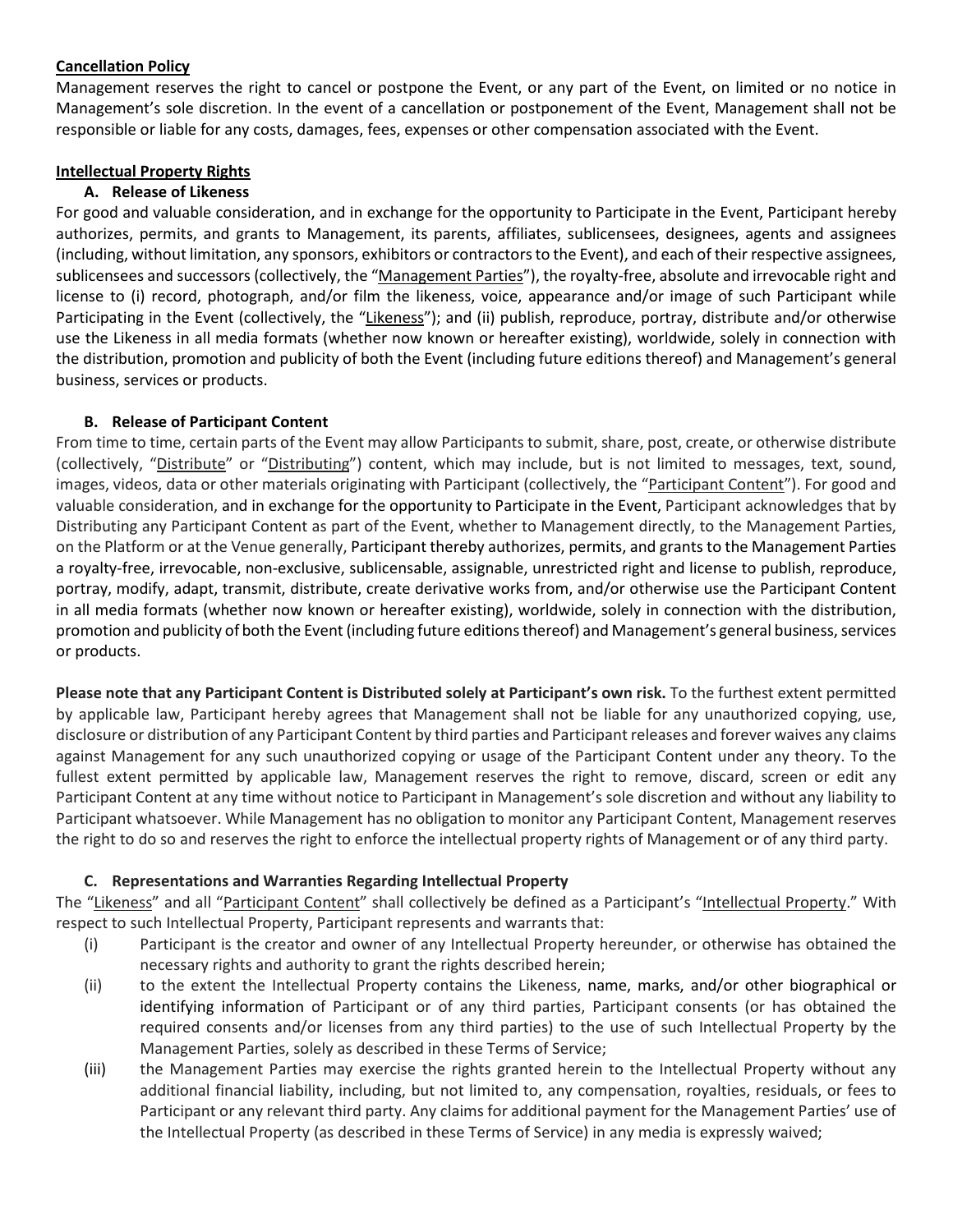- (iv) Participant shall have no ownership in any media created by Management which incorporates the Intellectual Property (provided that Participant shall retain any ownership of any underlying Intellectual Property itself);
- (v) there shall be no expectation of any attribution to Participant;
- (vi) the Management Parties may use the Intellectual Property in any manner or media without first notifying Participant or any third party and Participant hereby waives any right to inspect or approve any such use;
- (vii) in connection with Management's use of the Intellectual Property, Participant releases each of the Management Parties from any claims, causes of action, damages or liabilities which Participant may have in connection with the Intellectual Property, including, but not limited to, any moral rights or "droits moral" that Participant may have;
- (viii) any digital Intellectual Property does not contain any viruses, adware, spyware, worms, bombs, or other harmful or malicious code;
- (ix) the Intellectual Property does not, and the use of the Intellectual Property by the Management Parties will not, (A) infringe, violate, or misappropriate any third-party rights or proprietary rights; or (B) defame or slander any other person or legal entity; and
- (x) the Intellectual Property will not violate any applicable laws or regulations.

Management reserves all rights and remedies against any participants who breach or violate these representations and warranties. Management is not liable for any Intellectual Property or for any loss or damage resulting therefrom and Management is under no obligation to store or return any Intellectual Property. While Management takes reasonable security measures in connection with the Event, Management does not guarantee the safety of any Intellectual Property and has no responsibility to do so.

# **D. No Recordings Permitted by Participants**

Participant acknowledges that all media rights to the Event are explicitly reserved and retained by Management. As such, Participant agrees not to record, to use any flash photography, or to make any live broadcasts or use any live streaming apps during any Event Features, unless Participant has first received express written permission from Management. No photographs and/or film/video footage of the Event may be provided to or sold to third parties without Management's prior written consent.

#### **E. Acknowledgement**

Participant agrees and acknowledges they have read and understood this "Intellectual Property Rights" section and hereby expressly approves and consents to its terms, affirms their right and authority to agree to such terms, and waives all obligations and rights which such individual may have in connection therewith. For good and valuable consideration, for any Minor Participants, the Guardian hereby guarantees that the Minor shall not at any time disaffirm the release of the Intellectual Property by reason of the Minor's minority or otherwise and hereby agrees to indemnify Management from any loss arising from any claims made by or on behalf of the Minors relating to this release.

#### **Event Policies**

At all times in connection with the Event, Participant is required to comply with and behave in accordance with (i) these Terms of Service; (ii) all applicable laws, ordinances, codes, regulations, standards and judicial or administrative orders; and (iii) any additional Event rules, regulations, codes of conduct, policies, or procedures which may be posted at the Venue, on the Platform, or otherwise distributed to Participants by Management and as may be updated from time to time by Management (collectively, the "Event Policies"). By Participating in the Event, Participant acknowledges and agrees that Participant has read, agrees to comply with, and will behave in accordance with the Event Policies.

The Event Policies apply to EVERYONE Participating in the Event in any manner whatsoever, including, but not limited to, all Participants, exhibitors, speakers, guests, professionals, media, staff members, workers, contractors, volunteers, security or any other attendees or participants to the Event. Each Participant to the Event is solely responsible for their own conduct while Participating in the Event or any part of the Event. Guardians are solely responsible for the conduct of any Minors Participating in the Event or any part of the Event.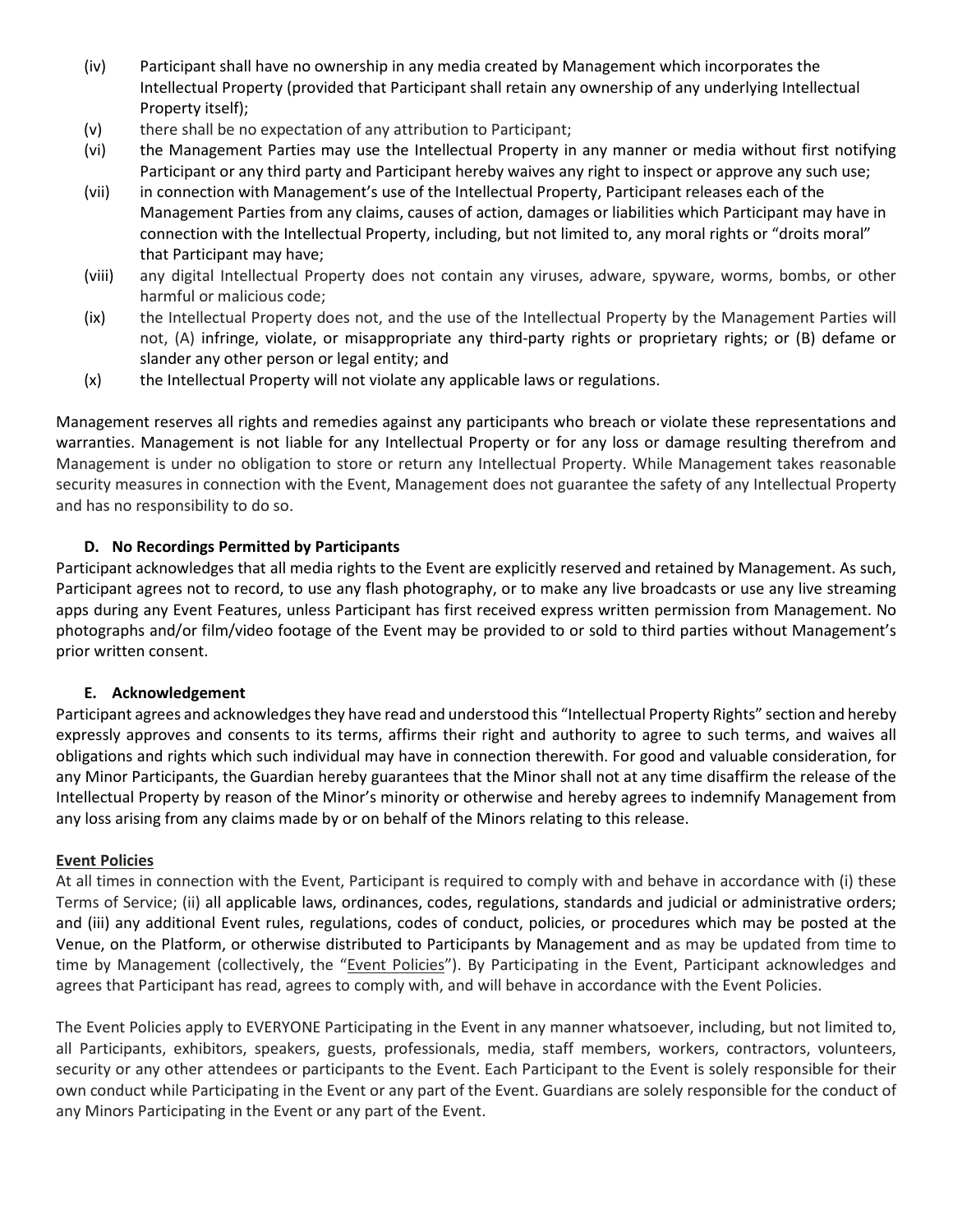As part of the Event Policies, each Participant agrees that they will not, and will not directly or indirectly cause others to, do any of the following "Prohibited Activities" in connection with the Event:

- (i) interfere with, damage, or engage in any act which disrupts the operation of the Event in any way, including but not limited to, obstructing aisles or entrances or exits, running, cutting in line, saving places in lines for others, jumping over barriers or guardrails, using foul language, screaming, yelling, encouraging disruptive behavior from others, disobeying any time limits, directions or prohibitions provided to Participant by Management's staff and/or moderators, or preventing any other participant from Participating in the Event by any means;
- (ii) distribute, wear, transmit, upload, display or otherwise circulate any content which is inaccurate, unlawful, infringing, defamatory, obscene, pornographic, invasive of privacy or publicity rights, harassing, threatening, abusive, inflammatory, or otherwise objectionable to Management in Management's sole discretion;
- (iii) distribute printed or recorded materials of any kind unless prior written approval has been obtained from Management;
- (iv) impersonate any other person or entity or perform any similar fraudulent activities;
- (v) sell goods or services, display goods or services, make solicitations of any kind, or conduct any commercial activities without the prior written approval of Management;
- (vi) harvest, collect, or attempt to collect the personal information, email addresses or other contact information of other participants in the Event without the consent of such participants;
- (vii) defame, harass, abuse, threaten or defraud other participants in the Event.
	- a. Please note that Management has a ZERO TOLERANCE POLICY for harassment of any kind. Please review our full Anti-Harassment Policy on the Event website;
- (viii) circumvent, disable, damage, remove or otherwise interfere with the security, integrity, or proper conduct of the Event;
- (ix) access any unauthorized part of the Event designated as only for Management use;
- (x) access the Platform by means of any robot, spider, scraper, crawler or other automated means for any purpose;
- (xi) Participate in the Event for any illegal purpose, or in violation of any applicable local, state, national, or international law or regulation, including, without limitation, laws governing intellectual property and other proprietary rights, data protection and privacy;
- (xii) smoke within the Venue for a live Event, which includes, but is not limited to, cigarettes, vape pens, and marijuana;
- (xiii) drink or possess alcohol within the Venue outside of the specifically designated areas. No one under the age of 21 may consume alcohol within or around the Venue;
- (xiv) use, sell, possess, or distribute any illegal drugs or other illegal substances, including, but not limited to, any medication that has not been legally obtained, is not being used in its intended dosage or for its intended purpose;
- (xv) assault, steal, fight, engage in or incite violence of any kind, including, but not limited to, verbal threats of violence; and
- (xvi) possess and/or use any of the following prohibited items in connection with the Event:
	- a firearm, ammunition, knife, or weapon of any kind;
		- o **NOTE**: Management has a ZERO TOLERANCE POLICY for weapons of any kind. Please review the full policy on the Event website.
	- objects or toys that appear to be firearms, ammunition, knives, or weapons;
		- o **NOTE**: Event security and local law enforcement officials will treat anything that looks like a real gun as a real gun.
	- self-defense or restraining devices;
	- fireworks or other explosive or flammable objects;
	- glass containers;
	- recreational devices such as drones, remote control toys, skateboards, scooters, inline skates or shoes with built-in wheels;
	- strollers which are greater than 31" in width and 52" in length;
	- folding chairs;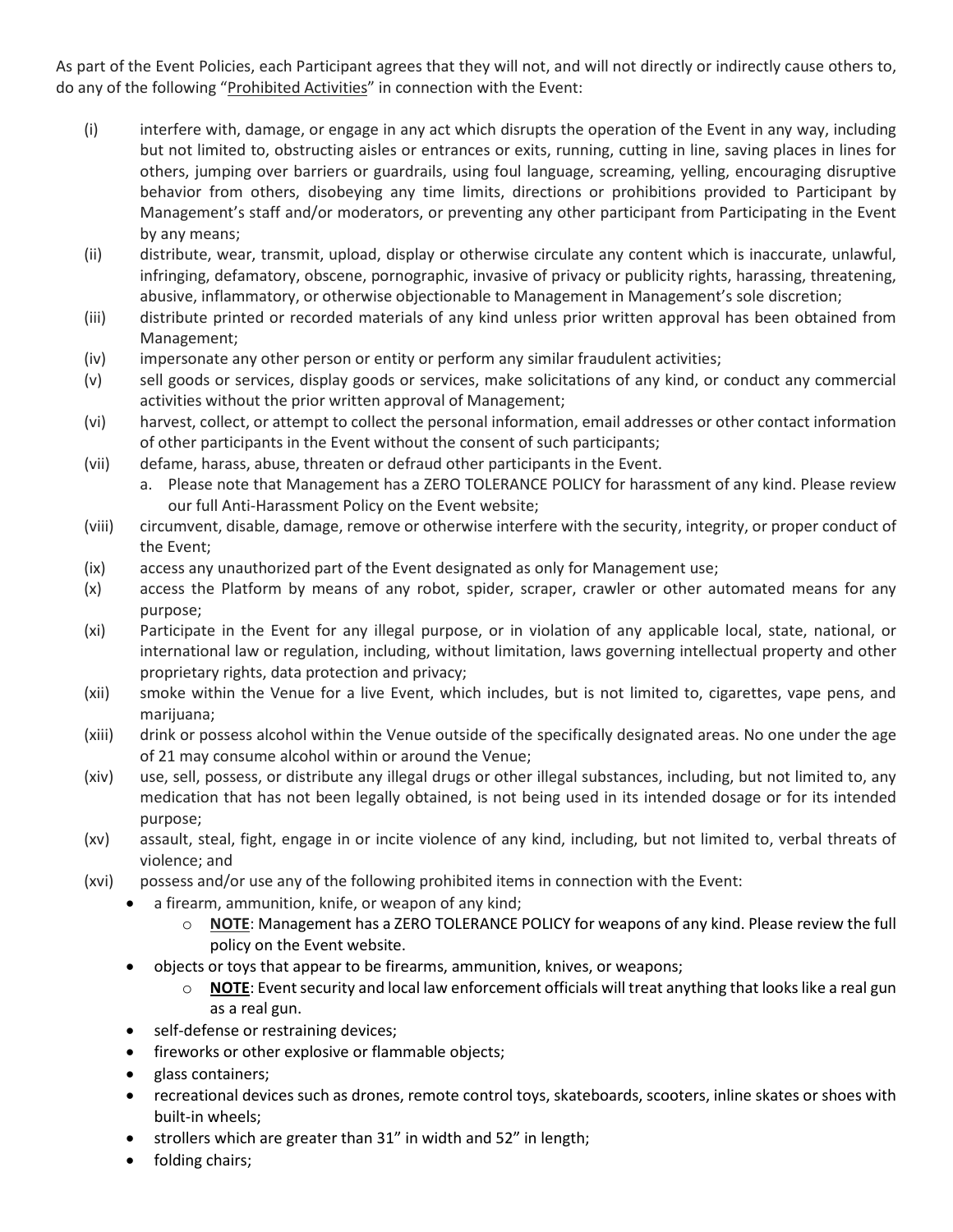- selfie sticks;
- balloons.

### **Ownership of the Event**

The Event is owned and/or operated by Management. Unless otherwise indicated, any materials provided to Participant in connection with the Event including, but not limited to, any images, videos, logos, advertisements, promotional copy, information, data, content, educational materials, trademarks, service marks, and other materials displayed or distributed in connection with the Event (but excluding any Participant Content, as defined herein) (collectively, the "Materials") are the property of Management, its affiliated companies or third-party licensors.

Each Participant is granted a limited, non-sublicensable license (i.e. a personal and limited right) to Participate in the Event and utilize the Materials solely for Participant's personal use. Management may terminate this license at any time, without notice. Each Participant agrees that nothing herein shall be deemed a grant of any intellectual property rights or other rights to use the Materials except as expressly provided by Management in writing. Any use of the Event or the Materials except as specifically authorized in these Terms of Service, without the prior written permission of Management, is strictly prohibited.

Participant agrees that they have no expectation of privacy or confidentiality with respect to the Event (including, without limitation, any "private" interactions with other Event participants and/or guests) and that Participation in the Event shall at all times be subject to these Terms of Service and may be monitored by Management without notice.

### **Privacy**

By Participating in the Event or by submitting information to Management in connection with the Event, Participant agrees to the terms of Management's [Privacy Policy,](https://privacy.reedexpo.com/en-us.html) located at [http://privacy.reedexpo.com/](http://privacy.reedexpo.com/en-us.html) and which may be updated by Management at any time. The continued Participation in the Event shall constitute a Participant's acceptance of any such updated Privacy Policy. All Participants are expected to review the Privacy Policy carefully before Participating in the Event and Participant acknowledges that, in the event of a conflict or inconsistency between these Terms of Service and the Privacy Policy, the terms of the Privacy Policy shall prevail, govern and control.

To change communication preferences at any time, visit the Reed Exhibitions [communication center](https://www.recusprivacy.com/) [\(https://www.recusprivacy.com/\)](https://www.recusprivacy.com/). If Participant has questions, comments or requests regarding Management's Privacy Policy or how Management processes personal information, Participant may also access Management's "Privacy Center" at any time at: [https://privacy.reedexpo.com/en-gb/privacy-centre.html.](https://privacy.reedexpo.com/en-gb/privacy-centre.html)

In addition, Participant authorizes and permits Management to share Participant's personal information, including, but not limited to, their contact information, with such affiliated entities, exhibitors, vendors, contractors, or third parties (i) with which Participant authorizes in connection with the Event, including, but not limited to, scanning Credentials in connection with a live Event, accessing such third party's content in connection with a digital Event, or utilizing any Digital Technologies (as defined herein); and/or (ii) which may offer products, services, and/or goods that may be of interest to Participant. By use of a valid registration code, promotional code, discount code, coupon, or other code in connection with Participant's registration for the Event, Participant thereby authorizes and permits Management to share Participant's personal information, including, but not limited to, their contact information, with such entities, exhibitors, vendors, contractors, or third parties associated with such code.

"Digital Technologies" are defined as the Platform; any distribution or technology platforms for any digital aspects to the Event; any on-site or web-enabled technologies, including, but not limited to, on-site Wi-Fi, on-site interactive kiosks, wearable beacon technology and/or RFID technology; and any mobile applications associated with the Event. The Event's Digital Technologies are neither directed at nor intended for use by Minors under the age of thirteen (13). Management does not knowingly collect personal information from individuals under the age of thirteen (13), and if Management becomes aware that it has inadvertently done so, Management will promptly delete such personal information. All Minor Participants are hereby instructed not to access, or Participate with in any way, the Digital Technologies unless done so with the express consent of these Terms of Service by their Guardian. Further, Minor Participants under the age of thirteen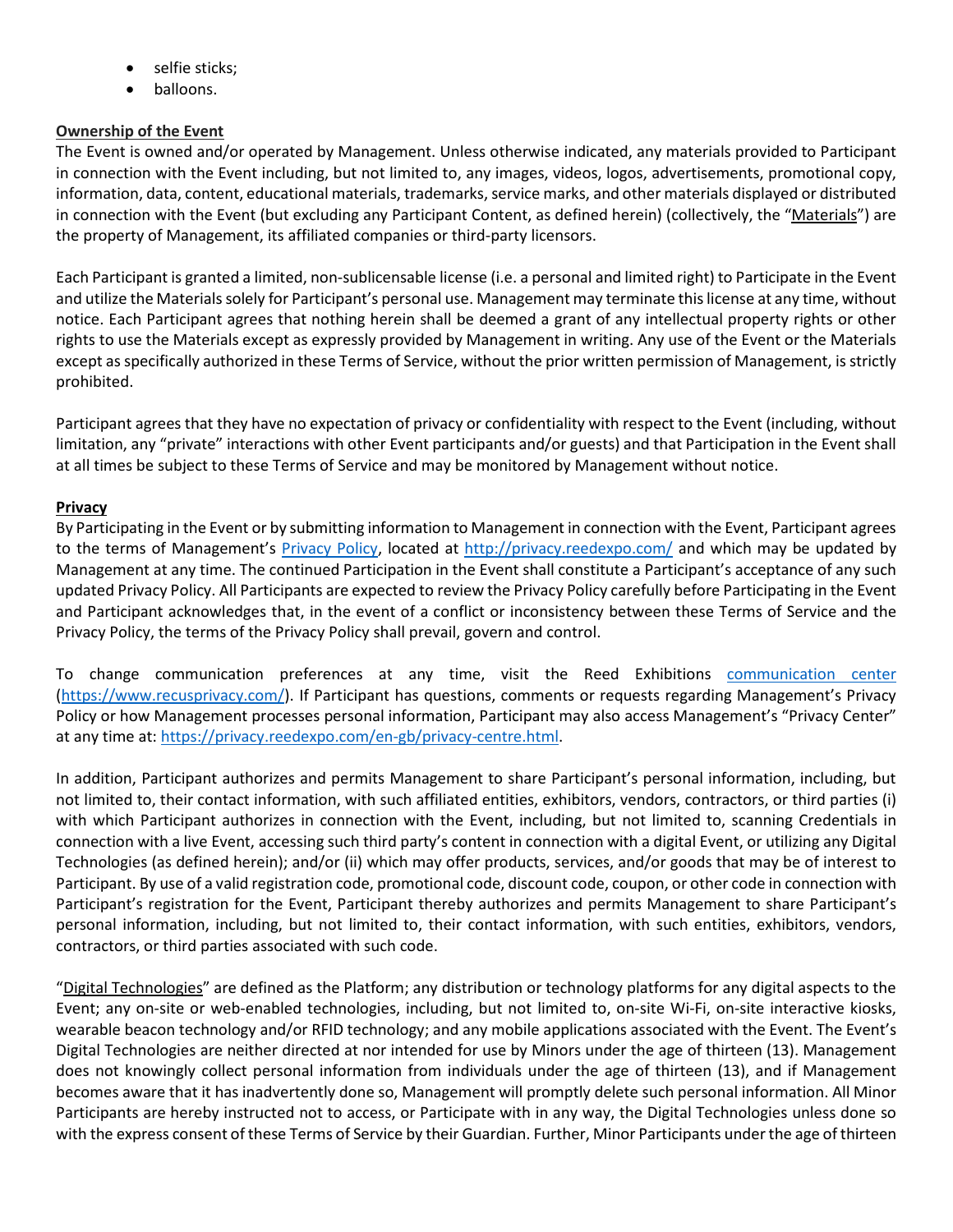(13) should only Participate in the Digital Technologies under the direct supervision of their Guardian, if such Participation is permitted by Management in Management's sole discretion.

### **Security**

Management reserves the right to modify, suspend, extend or terminate the Event, or any part thereof, or any Participant's Participation thereto if Management determines, in its sole and absolute discretion, that the Event or any part thereof has been, or is suspected to be, tampered with or disrupted due to causes beyond Management's control in a manner which may undermine or corrupt the security, integrity or feasibility of the Event or any portion thereof as contemplated herein. Although Management shall endeavor to ensure the security and integrity of the Event, in the event the Event or any part thereof is terminated or has any change in date, time, or location, for any reason beyond Management's control, Management shall not be liable to Participant in any way and Management shall have no further financial obligations to Participant.

Additionally, Management is not responsible for the actions of any other Event participants in connection with the Event, including, but not limited to, any participant's attempt to circumvent or otherwise interfere with the security, integrity, or proper conduct of the Event. Participant's interactions with third parties, including, but not limited to, guests and other participants in connection with the Event, are solely between Participant and such third party. Participant acknowledges and agrees that Management will not be responsible for any damages, losses, costs, expenses, or liabilities incurred as the result of such interactions with third parties. Management is also not responsible for any problems or technical malfunction of any network or lines, servers or providers, equipment or software which are beyond Management's control, including, but not limited to, any injury or damage to Participant or Participant's property resulting from Participation in the Event.

### **Limitation of Liability**

PARTICIPANT AGREES THAT PARTICIPATION IN AND TO THE EVENT, INCLUDING ANY SECURITY MEASURES USED BY MANAGEMENT TO PROTECT THE EVENT, ARE PROVIDED STRICTLY ON AN "AS-IS" BASIS. IN CONNECTION WITH THE EVENT, MANAGEMENT SPECIFICALLY AND EXPRESSLY DISCLAIMS ANY AND ALL REPRESENTATIONS, WARRANTIES, GUARANTEES, CONDITIONS, ASSURANCES OR OTHER TERMS, WHETHER EXPRESS OR IMPLIED, INCLUDING, WITHOUT LIMITATION, ANY REPRESENTATIONS OR WARRANTES OF MERCHANTABILITY OR FITNESS FOR A PARTICULAR PURPOSE, ANY WARRANTIES THAT MAY ARISE FROM COURSE OF DEALING, COURSE OF PERFORMANCE OR USAGE OF TRADE WITH RESPECT TO THE EVENT, AND ANY REPRESTATIONS THAT THE EVENT OR THE SECURITY MEASURES FOR THE EVENT WILL BE FREE FROM DEFECTS, OPERATE OR BE FULFILLED WITHOUT ISSUE OR DELAYS, OR THAT THERE WILL BE NO CIRCUMVENTION OF THE EVENT OR ITS SECURITY MEASURES.

IF ANY APPLICABLE AUTHORITY HOLDS ANY PORTION OF THIS SECTION TO BE UNENFORCEABLE, THEN THE RELEASED PARTIES' LIABILITY WILL BE LIMITED TO THE FULLEST POSSIBLE EXTENT PERMITTED BY APPLICABLE LAW. WITHOUT LIMITING THE FOREGOING, UNDER NO CIRCUMSTANCES SHALL MANAGEMENT BE LIABLE FOR ANY CLAIM, LOSS, COST, EXPENSE, OR DAMAGE WHATSOEVER TO PARTICIPANT IN AN AMOUNT EXCEEDING THE SUM OF THE FEES ACTUALLY PAID TO PARTICIPATE IN THE EVENT.

# **Acknowledgment of Terms of Service**

By Participating in the Event, Participant acknowledges and agrees that Participant has read, and agrees to comply with, the Terms of Service stated herein and agrees that these terms shall be construed by and governed in accordance with the laws of the State of New York and that, with respect to any dispute arising out of these terms, the sole and exclusive jurisdiction and venue shall lie with the state and federal courts located in the County of New York, State of New York. Except where prohibited by applicable, Participant acknowledges and agrees that any and all disputes, claims, and causes of action arising out of or connected with these Terms of Service or with the Event shall be resolved individually, without resort to any form of class action. For the avoidance of doubt, registration for the Event, Participation in the Event, and/or the purchase or use of Credentials shall be considered acknowledgement of, and agreement to, these Terms of Service.

If there is a fee to obtain the Credentials, Participant authorizes Management, or its designees, to charge the amount specified above to the designated credit card.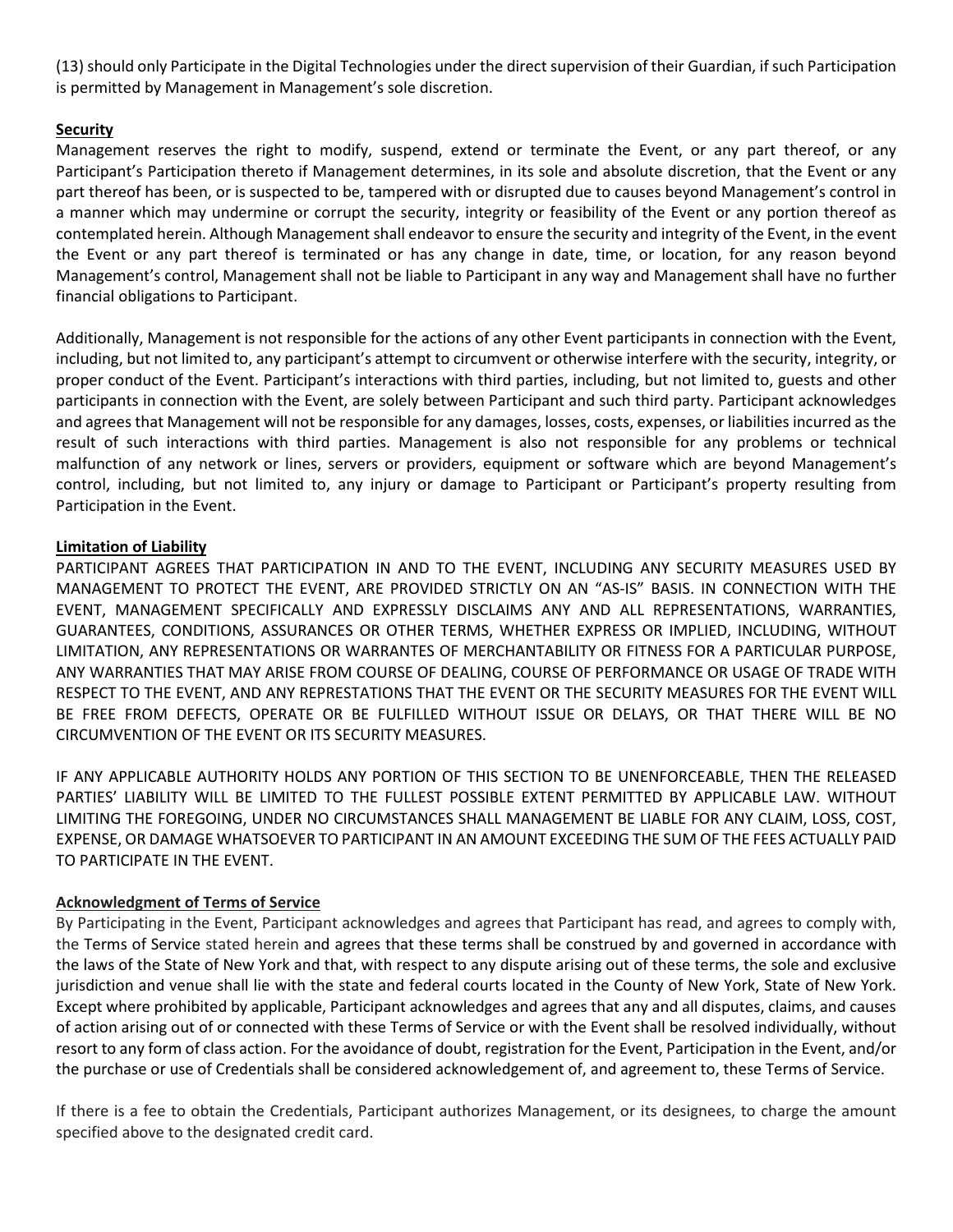# **Authority**

Management shall have sole authority over all aspects of the planning, promotion, production and operation of the Event, including without limitation, determining the Venue or the Platform, scheduling, rescheduling, and if, when and for how long the Event will occur.

## **Reservation of Rights; No Waiver**

Management reserves all rights not expressly disclaimed in these Terms of Service. Management reserves the right to take any action that is reasonably necessary in the sole judgment of Management for the protection of the Event and/or the participants. Neither the failure of Management to require strict compliance with any provision of these Terms of Service nor the failure, delay or omission by Management in exercising any right with respect to any provision of these Terms of Service will be construed as a waiver or relinquishment to any extent of Management's right to assert or rely upon any such provision or right in that or any other instance.

### **Survival**

Any provision of these Terms of Service which imposes an obligation on a Participant after the Event concludes shall be deemed to survive the conclusion of the Event.

### **Severability**

If any provision of these Terms of Service is judged to be invalid or unenforceable, the defective provision shall first be revised, limited or amended, consistent with the general intent of the provision, such that it is valid and enforceable, and the remaining provisions of these Terms of Service shall be unaffected and shall remain enforceable.

### **Headings**

The section headings in these Terms of Service are for reference purposes only and shall not in any way affect the meaning or interpretations of these Terms of Service.

### **Integration; Non-Reliance; Remedies Cumulative**

These Terms of Service, including the terms incorporated by reference herein, constitute a legal, valid, and binding obligation, enforceable in accordance with its terms. Participant acknowledges that in agreeing to these Terms of Service he or she has not relied on, and shall have no right or remedy in respect of, any statement, representation, assurance or warranty (whether made negligently or innocently) other than as expressly set out in these Terms of Service. The rights and remedies provided by these Terms of Service are cumulative and use of any one right or remedy by either Participant or Management shall not preclude or waive the right to use any or all other rights or remedies. Such rights and remedies are given in addition to any other rights or remedies Participant and Management may have by law, statute, ordinance, or otherwise.

# **Health & Safety Acknowledgement**

Please ensure that you have reviewed any advisories or restrictions that may be in place for [travel to the United States](https://travel.state.gov/content/travel/en/traveladvisories/ea/covid-19-information.html) and for travel to the city and state of the Event.

Please be advised that a risk of exposure to COVID-19 exists in any event or public space, including the Event. Prior to registering for and attending the Event, please ensure you have read the latest [CDC Guidelines for Prevention.](https://www.cdc.gov/coronavirus/2019-ncov/prevent-getting-sick/prevention.html) *By attending the Event, you acknowledge this inherent risk on behalf of yourself and/or any Minor attending the Event for which you serve as Guardian (collectively, "You") and, as a condition of entering the Event, You acknowledge, understand and confirm each of the following in accordance with applicable health guidelines:*

- that You will abide by all terms of admission and participation (as may be updated from time to time), all Event health-and-safety requirements as made available on the Event website, all local public health regulations and guidance from the relevant city and/or state which are in effect at the time of entry, and, where applicable, providing proof of compliance with any entry requirements;
- that You are not currently experiencing any of the following symptoms of COVID-19, as identified at [CDC.gov,](https://www.cdc.gov/coronavirus/2019-ncov/symptoms-testing/symptoms.html)  including, but not limited to:
	- o Fever or chills